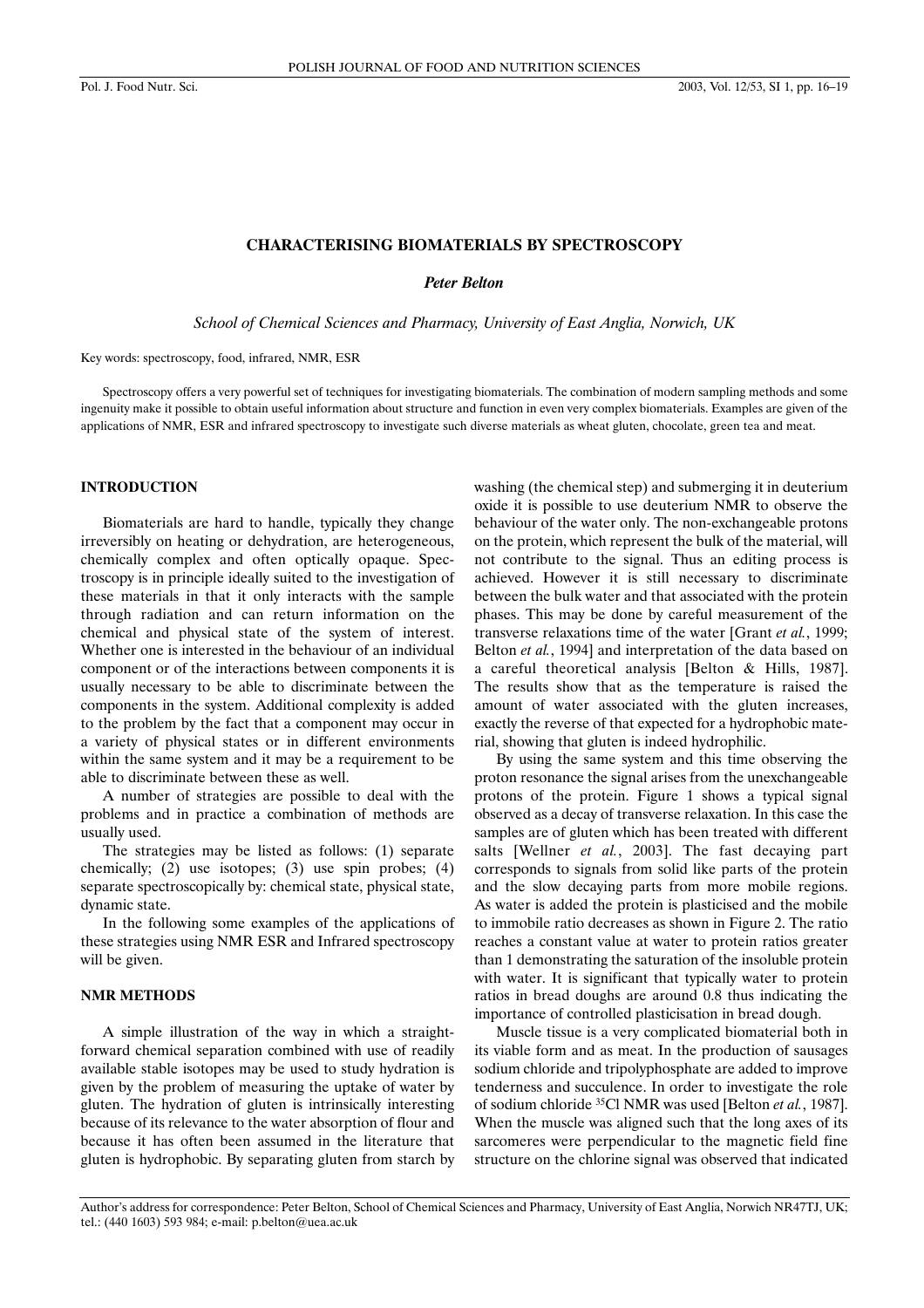that the chloride ions were constrained to anisotropic motion along the long axes of the sarcomeres, probably due to restrictions to motion causes by the actomyosin filaments. On treatment with tripolyphosphate the fine structure disappeared indicating that disruption of internal structure had occurred resulting in the formation of a random protein network.



FIGURE 1. Free induction decays of gluten in the presence of different salts. Note the fast decaying immobile, solid, fraction and the slower decaying mobile fraction



FIGURE 2. Variation in the amount of immobile material in the high molecular weight subunit proteins of wheat gluten as a function of water content.

One of the major developments in NMR over the past few years has been the great improvement in signal to noise ratios that can be obtained in solution state spectra. This can be exploited for the chemical characterisation of very complex mixtures in solution, typically proton NMR is used as this has the highest signal to noise ratio. Sensitivity on its own however is not enough since most systems of interest will have large quantities of water present an efficient method of suppressing the water signal is required. The spectra are of such quality that juices from different apple cultivars may be distinguished as shown in Figure 3. In some cases, for example alcoholic drinks, suppression of the alcohol signal is also needed. This can now be achieved routinely [Belton *et al*., 1997; Duarte *et al.,* 2002] and one dimensional spectra can be obtained in times of ten to fifteen minutes. When the one dimensional spectra are combined with some 2 dimensional spectra 28 separate compounds can be identified. However many more peaks are still unassigned. This does not limit comparison of spectra since even though assignment has not been completed the use of multivariate analysis permits the classification of the samples purely on spectral shape. A further refinement of the NMR method is to combine it with mass spectrometry in a combined NMR mass spectrometer allowing the direct mass spectrometric analysis of the samples subjected to NMR [Spraul *et al.*, 2001]. Under these circumstances further characterisation of the sample is possible. For example in beer a number of malto-oligosaccharides may be identified.



FIGURE 3. Part of the proton high-resolution NMR spectra of the

## **ESR METHODS**

Electron spin resonance can only observe signals arising from unpaired electrons, since these occur either in transition metals or organic free radicals there is an inherent selectivity in the technique. This can be exploited to use free radicals as probes for motion [Belton *et al.*, 1999] or chemical changes in complex systems. An illustrative case is the behaviour of antioxidants from green tea polyphenols in lipid vesicles. Such a system is a model for the behaviour of the polyphenols as they enter the cell. Since one of the sites for oxidative attack by free radicals is the cell membrane there is interest as to whether the polyphenols are able to act there or whether they only act on the aqueous phase. A spin label DPPH (1,1-diphenyl-2-picrylhydrazyl) is soluble in the lipid phase but not soluble in water. As a consequence the spin label only reports on behaviour in the lipid phase. When green tea polyphenols are introduced into an aqueous suspension of lipid vesicles (made from DHAPC, 1-hexadecanoy-2-[(cis,cis,cis,cis,cis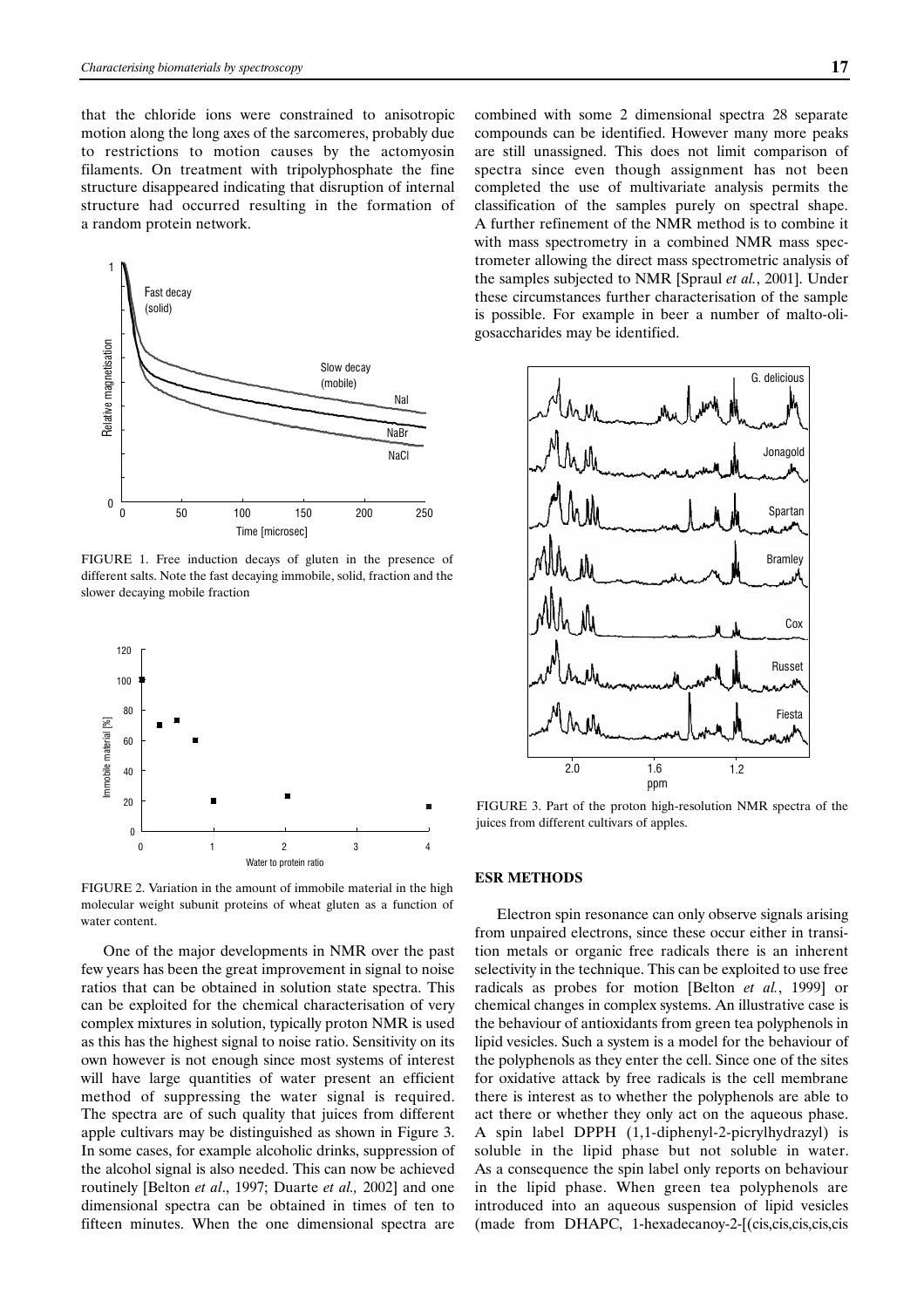cis)-4,7,10,13,16,19-docosahexaenoyl]-sn-glycero-3- -phosphocholine). The intensity of the spin label signals decreases indicating that the polyphenols have entered the lipid phase and are able to scavenge free radicals there. This demonstrates that not only are the antioxidant polyphenols active in the aqueous phase but also in the lipid phase and may thus carry out their protective role in the cell membrane [Chen *et al.*, 2000].

#### **INFRARED METHODS**

In the last twenty years infrared spectroscopy has undergone a revolution. The widespread use of Fourier transform methods combined with a variety of new sampling methods had meant that hitherto intractable samples may now be routinely examined. One of the most important sampling methods is Attenuated Total Reflectance (ATR). In this a beam of light is passed through a high refractive index crystal such that it is totally internally reflected (Figure 4). The sample is situated at the surface where the reflection is taking place. Energy may pass from the light beam to the sample at the point of reflection if the sample absorbs at the wavelength of the light. The light entering the sample is called the evanescent ray. Typically the effective distance over which the interaction takes place (the penetration depth) is of the order of a micron. The apparatus is thus effectively a very short path length cell in which the actual thickness of the sample is not relevant, provided it is greater than the penetration depth. It is therefore possible to obtain high quality spectra from almost totally opaque materials such as chocolate [Belton *et al.*, 1988]. In this case it is possible by examining the detail of the carbonyl peak around  $1750 \text{ cm}^{-1}$  to observe the formation of a number of crystalline phases as the melt solidifies.

The problem of starch retrogradation is one that continues to be of interest in a variety of contexts. The infrared spectrum of starch is very sensitive to the degree of crystallinity of the sample and can thus be used for both following gelation and retrogradation. By following the retrogradation process quantitatively it was possible to determine the degree of crystallinity of the system and from that predict the rheological properties of the sample [Wilson *et al.*, 1987].

The role of proteins in the stabilisation of interfaces is one that is of interest both from the biological point of view and because proteins may be able to replace synthetic emulsifiers in cosmetics and foods. Whilst the ATR method is very valuable, there are limitations when it comes to the study of interfaces since the only interface that is sensed by the light absorption is the sample crystal interface. In order to study, for example, air water interfaces direct sensing of the interface is required. This is possible but difficult. To be useful the surface pressure of the air water interface must be measured at the same time as the infrared spectrum since it is likely that protein conformation is sensitive to surface pressure. This may be done by building a Langmuir trough, onto the surface of which the incident beam is directed the apparatus must also be fitted into the sample chamber of an infrared spectrometer and the absorption due to water vapour above the trough controlled. The incident light is reflected

of the surface after passing through the protein layer, it thus contains information about the absorption of light by the proteins. Because of various optical effects due to reflection the spectrum is inverted but is readily comparable with spectra from protein solutions. The most diagnostic band for structure is the amide I band centred around 1650 cm-1. The results for beta lactoglobulin show [Burnett & Belton, 2002] that in solution the spectrum indicates that the structure is largely alpha helical but that the protein loses alpha helix and becomes much richer in beta sheet structure. This is probably due to partial denaturation of absorption followed by coagulation at the surface.



FIGURE 4. The principles of attenuated total reflectance infrared spectroscopy. For explanation see text.



FIGURE 5. Infrared spectra in the Amide I and II regions of beta lactoglobulin in solution, at the air water interface and the oil water interface.

# **CONCLUSION**

Spectroscopy offers a wide variety of methods for the exploration of biomaterials. The examples given here are by no means comprehensive but it is hoped that they do indicate that an appropriate choice of spectroscopy coupled with a willingness to approach apparently intractable materials can bring useful results.